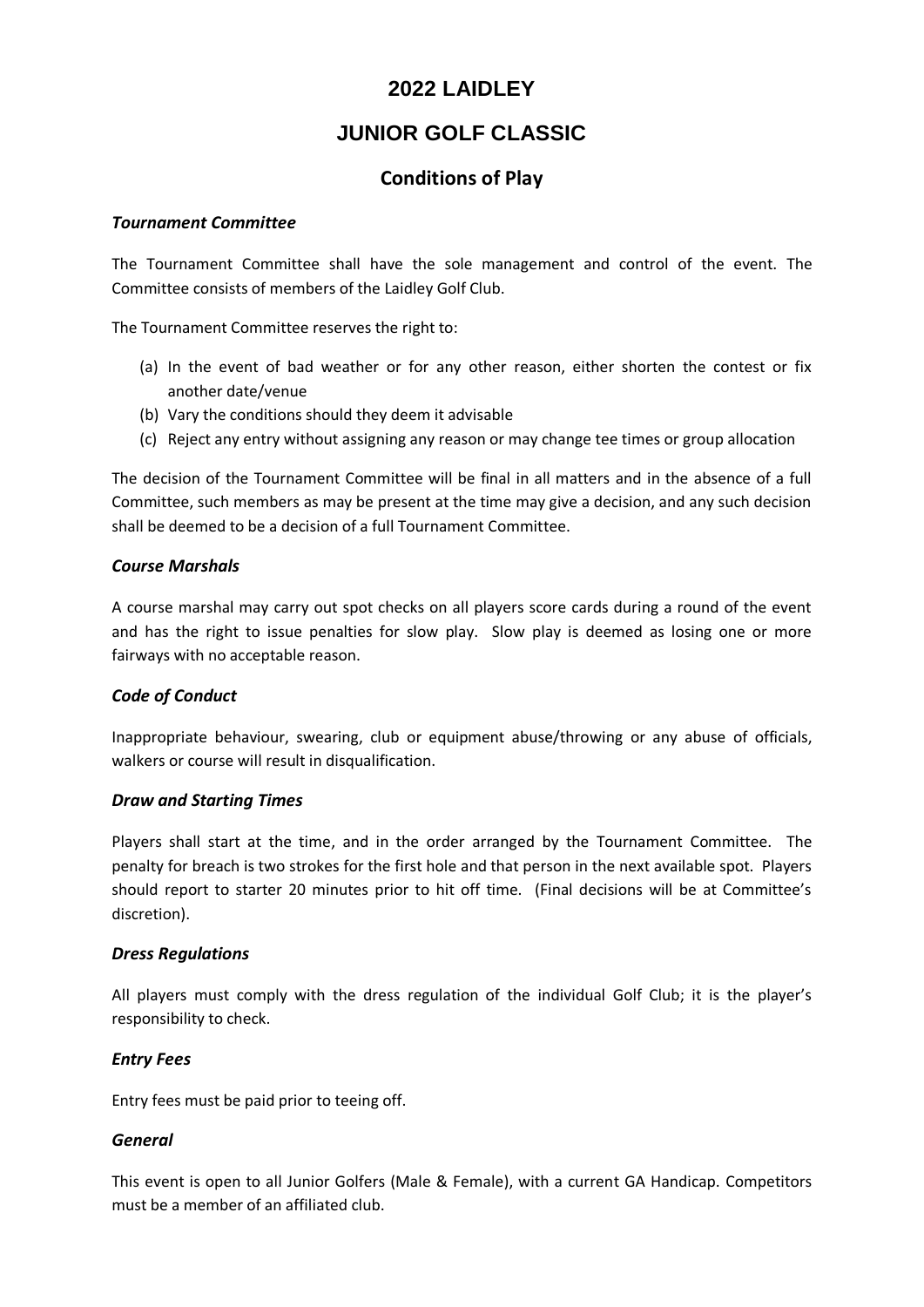If not a member of an affiliated club, then those juniors will only be eligible for the Nett Prize in the division they are playing in.

## *Handicap*

Evidence of current handicap is to be produced (Handicap Card/Computer Printout/Golf Link Number) at the player registration office, prior to the commencement of the tournament. Competitors playing on an incorrect handicap will be disqualified from handicap events.

Those players that are playing outside of their division that matches their handicap or scores, will only be playing for Nett prizes only.

### *Local Rules*

It is the player's responsibility to check the Local Rules prior to hitting off.

### *Mobile Phones*

The use of Mobile Phones is strictly prohibited in the precincts of the golf course. All mobile phones must be turned off (player, spectators and caddies).

### *Motorized Vehicles*

During any round of the Tournament, competitors may not travel in or on any motorized vehicle, unless authorized by the Tournament Committee. Penalty: Two strokes for each hole at which any breach occurred: maximum penalty per round – four strokes.

### *Pace of Play*

Each group must maintain its position on the course with respect to the group in front (and not by the group following). Any group with a clear hole in front of it will be considered out of position. Warnings will be issued prior to penalties; considerations will be given to the age of the juniors.

### *Protests*

Disputes or protests must be made in writing and be lodged with the Tournament Committee/Tournament Officials within fifteen minutes of the completion of the competitors round.

### *Rules*

The Rule of Golf as adopted by the Royal and Ancient Golf Club of St Andrews shall apply, together with such Local Rules as approved by the Tournament Committee.

### *Smoking/Drinking*

The consumption of alcohol or smoking by a junior player during play or in the club house is prohibited. This will be considered as a violation of the junior code of conduct. Spectators/Parents must not drink or smoke on the course or in close proximity of any juniors.

### *Spectators*

Spectators and parents must adhere to the same Dress Code and Code of Conduct laid forth for the junior players. For the GA 18 Holes Juniors, spectators may not interact with participants, remaining